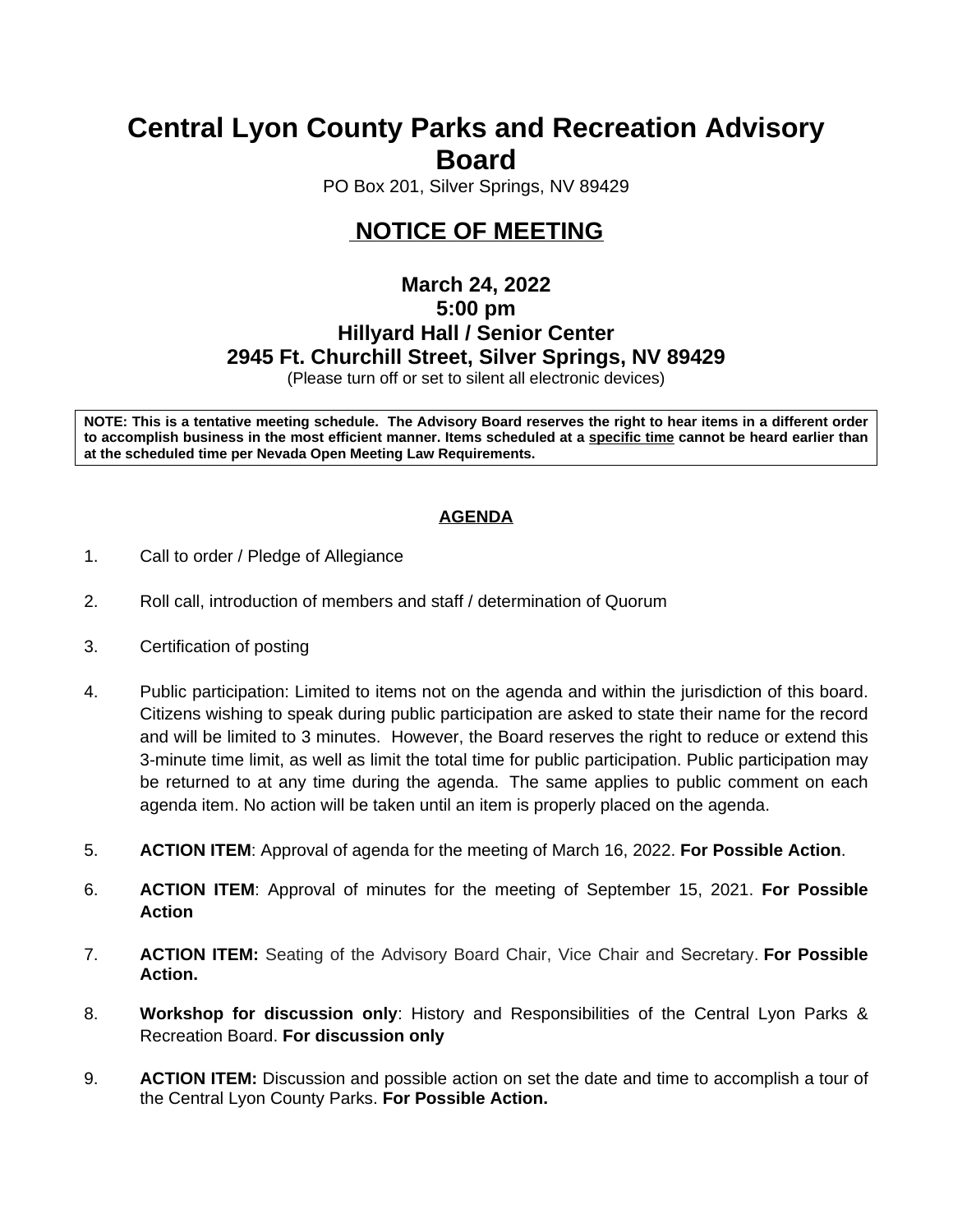- 10. Lyon County staff reports:
	- A. Pocket Parks and facilities
	- B. Regional Parks
	- C. Proposed Park Projects and updates
- 11. Chair/Member comments.
- 12. Public participation: Limited to items not on the agenda and within the jurisdiction of this board. Citizens wishing to speak during public participation are asked to state their name for the record and will be limited to 3 minutes. However, the Board reserves the right to reduce or extend this 3-minute time limit, as well as limit the total time for public participation. Public participation may be returned to at any time during the agenda. The same applies to public comment on each agenda item. No action will be taken until an item is properly placed on the agenda.
- 13. Adjournment

### **This agenda has been posted in accordance with the open meeting law at the Lyon County Administrative Complex. [http://www.lyon-county.org](about:blank)**

#### **[https://notice.nv.gov/Notice](about:blank)**

Lyon County recognizes the needs and civil rights of all persons regardless of age, race, color, religion, sex, handicap, family status, or national origin. In accordance with Federal civil rights law and U.S. Department of Agriculture (USDA) civil rights regulations and policies, the USDA, its agencies, offices, and employees, and institutions participating in or **administering USDA programs are prohibited from discriminating based on race, color, national origin, religion, sex, gender identity (including gender expression), sexual orientation, disability, age, marital status, family/parental status,** income derived from a public assistance program, political beliefs, or reprisal or retaliation for prior civil rights activity, in any program or activity conducted or funded by USDA (not all bases apply to all programs). Remedies and complaint **filing deadlines vary by program or incident.**

**Persons with disabilities who require alternate means of communication for program information (e.g., Braille, large** print, audiotape, American Sign Language, etc.) should contact the responsible agency or USDA's TARGET Center at (202) 720-2600 (voice and T) or contact USDA through the Federal Relay Service at (800) 877-8339. Additionally, program **information may be made available in languages other than English.**

**To file a program discrimination complaint, complete the USDA Program Discrimination Complaint Form, AD-3027, found on-line at [http://www.ascr.usda.gov/complaint\\_filing\\_cust.html](about:blank) and at any USDA office or write a letter addressed to** USDA and provide in the letter all of the information requested in the form. To request a copy of the complaint form, call (866) 632-9992. Submit your completed form or letter to USDA by: (1) Mail: U.S. Department of Agriculture, Office of the **Assistant Secretary for Civil Rights, 1400 Independence Avenue, SW, Washington, DC 20250-9410; Fax: (202) 690-7442; or Email: [program.intake@usda.gov](about:blank)**

T.D.D. services available through 463-2301 or 463-6620 or 911 (emergency services) notice to persons with disabilities: members of the public who are disabled and require special assistance or accommodations at the meeting are requested to notify the Commissioners'/Manager's office in writing at 27 S. Main Street, Yerington, NV 89447, or by calling (775) **463-6531 at least 24 hours in advance**

**Lyon County is an equal opportunity provider.**

**Agenda and Backup Material is, or will be Available at [www.lyon-county.org](about:blank)**

bott Filler